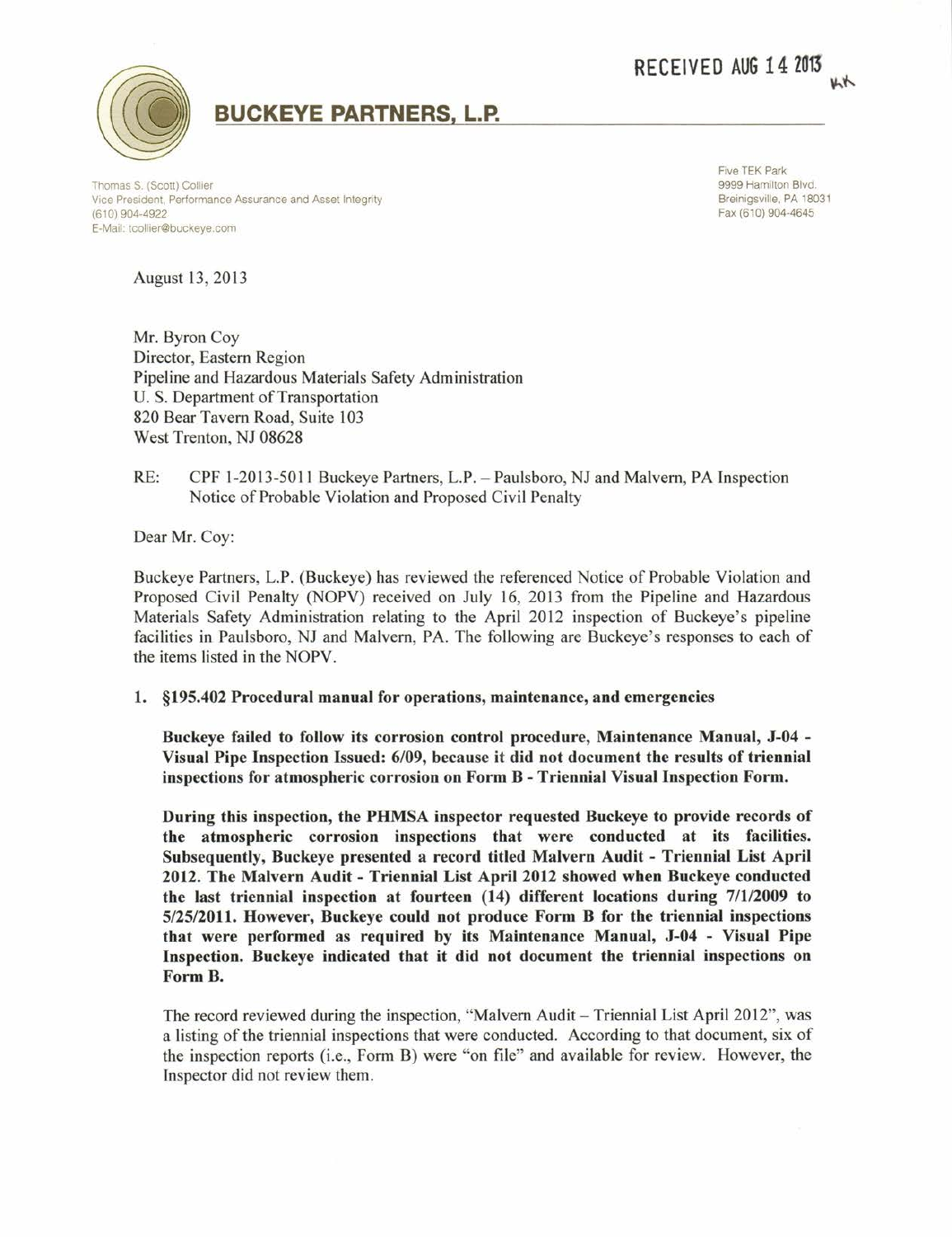Buckeye acknowledges that the triennial list indicated that the remaining eight reports were not on file at the time of the PHMSA inspection. However, all eight of the triennial visual inspection work orders for these facilities were completed within our work management system, confirming that the inspections had been completed. Attachment I provides the Work Orders for the following inspections:

- Penn Forest Station
- Paulsboro Station
- o Philadelphia Airport Station
- o Allentown Junction
- o Malvern Station
- o Merchants Terminal
- Reading Junction
- o Allentown Terminal

Since the PHMSA inspection, Buckeye has been able to locate documentation for one of the triennial visual inspections listed above (Penn Forest Station). This triennial visual inspection form, and the original six noted as being on file, is included for your reference (see Attachment 2).

- o Exeter Junction
- o Harrisburg Junction
- Harrisburg Terminal (note  $-$  this facility was repainted in 2012)<br>• Highspire Terminal
- . Highspire Terminal
- Lancaster Junction (note  $-$  this facility was repainted in 2012)<br>• Lancaster Terminal
- **Lancaster Terminal**
- e Penn Forest Station

Buckeye is currently reviewing its atmospheric corrosion program as part of Notice of Amendment CPF l-2013-2010M. Buckeye will ensure that its employees performing these visual inspections are fully aware of the documentation requirements.

Buckeye maintains that the fourteen inspections were completed in accordance with \$195.583. Buckeye has also provided records that document seven of the fourteen inspections, in accordance with its Maintenance Manual J-04 procedures. Based on the documentation provided, Buckeye requests that the Proposed Civil Penalties for this alleged violation be reduced accordingly.

## 2. \$195.402 Procedural manual for operations, maintenance, and emergencies.

Buckeye failed to follow its corrosion procedure, Corrosion Manual A-02: External Corrosion Control, Section 3.7 Cathodic Protection Survey Procedures and Processes, Issued: 12/11. The Corrosion Manual A-02: External Corrosion Control, Section 3.7 Cathodic Protection Survey Procedures and Processes states "Any abnormality or equipment deficiency should be corrected within one inspection cycle. The reasons that any abnormality or equipment deficiency cannot be corrected within the timeframe must be documented in the Work Order." Buckeye did not correct any abnormality and equipment deficiency found during its cathodic protection (CP) surveys or provide any reason why it was not corrected within the timeframe.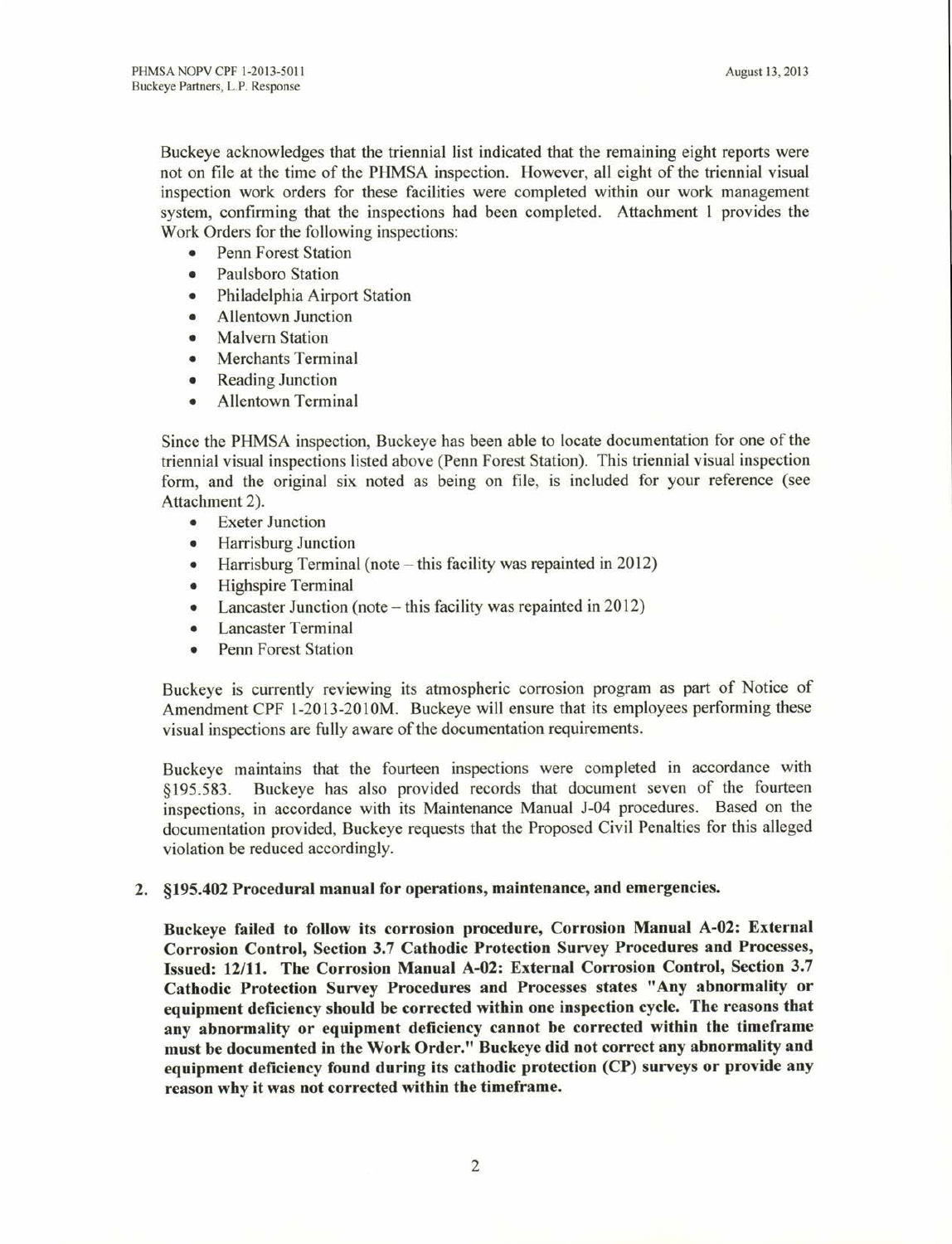During this inspection, the PHMSA inspector requested Buckeye to produce records of the CP surveys that were conducted at its facilities in the Malvern area. Subsequently, Buckeye presented records titled Buckeye Partners, L.P. CP Survey Report. The Buckeye Partners, L.P. CP Survey Report showed possible shorted casing at the Orchard Court and Timberline Rd. locations which persisted for three and four inspection cycles, respectively. Also, the Buckeye Partners, L.P. CP Survey Report showed low readings and an equipment problem at the Peck Rd. location which persisted for three inspection cycles.

A review of pipeline records indicates that there is no casing at Orchard Court and that the data in the CP Survey Report reflecting a casing was incorrect. The Buckeye CP database has been corrected.

The casing at Timberline Road was shorted. However, cathodic protection levels were still adequate at this location. In accordance with Corrosion Manual A-05, Section 1.5 (see Attachment 3), this location was monitored with in-line inspection (ILI) tools until the shorted condition could be evaluated/remediated. During the last ILI (in 2009), there were no pipeline anomalies detected in the casing. The short was determined to be due to electrical contacts between the pipeline and casing test leads underground. This situation was corrected in August 2012.

The test lead wires at Peck Road were restored in20l2. The broken test leads did not impair the performance of the cathodic protection system.

Buckeye has presented information addressing this probable violation and requests that the Proposed Civil Penalties for the alleged violation be removed/reduced accordingly.

## 3. \$195.533 What must I do to monitor atmospheric corrosion control?

(c) If you find atmospheric corrosion during an inspection, you must provide protection against the corrosion as required by Sec. 195.581.

The operator failed to provide protection against corrosion found during an atmospheric corrosion inspection conducted at the Paulsboro Refinery area.

The triennial inspection list, dated April 2012, noted some paint fading and light corrosion identified in the inspection of the Paulsboro Refinery area on 7/1/2009 where aboveground coating work was noted as being required to be addressed "within year range 2". No records or documentation were provided to indicate remediation had been completed within the 2 year period, which would have been 7/1/2011.

In accordance with the Buckeye Corrosion Manual J-04 Section 2.7 (see Attachment 4), recoating of above-grade piping, valves, fittings, etc. that have only a light surface oxide (light general rusting) may be deferred for three years. Therefore, the results of the inspection did not require any coating remediation. The spreadsheet information reviewed during the PHMSA inspection was a tool used by Buckeye to plan work, but was not the determining factor in when work would be scheduled.

Buckeye is currently reviewing its atmospheric corrosion program as part of Notice of Amendment CPF l-2013-2010M. Buckeye will ensure that its employees performing these visual inspections are fully aware of the documentation and repair requirements.